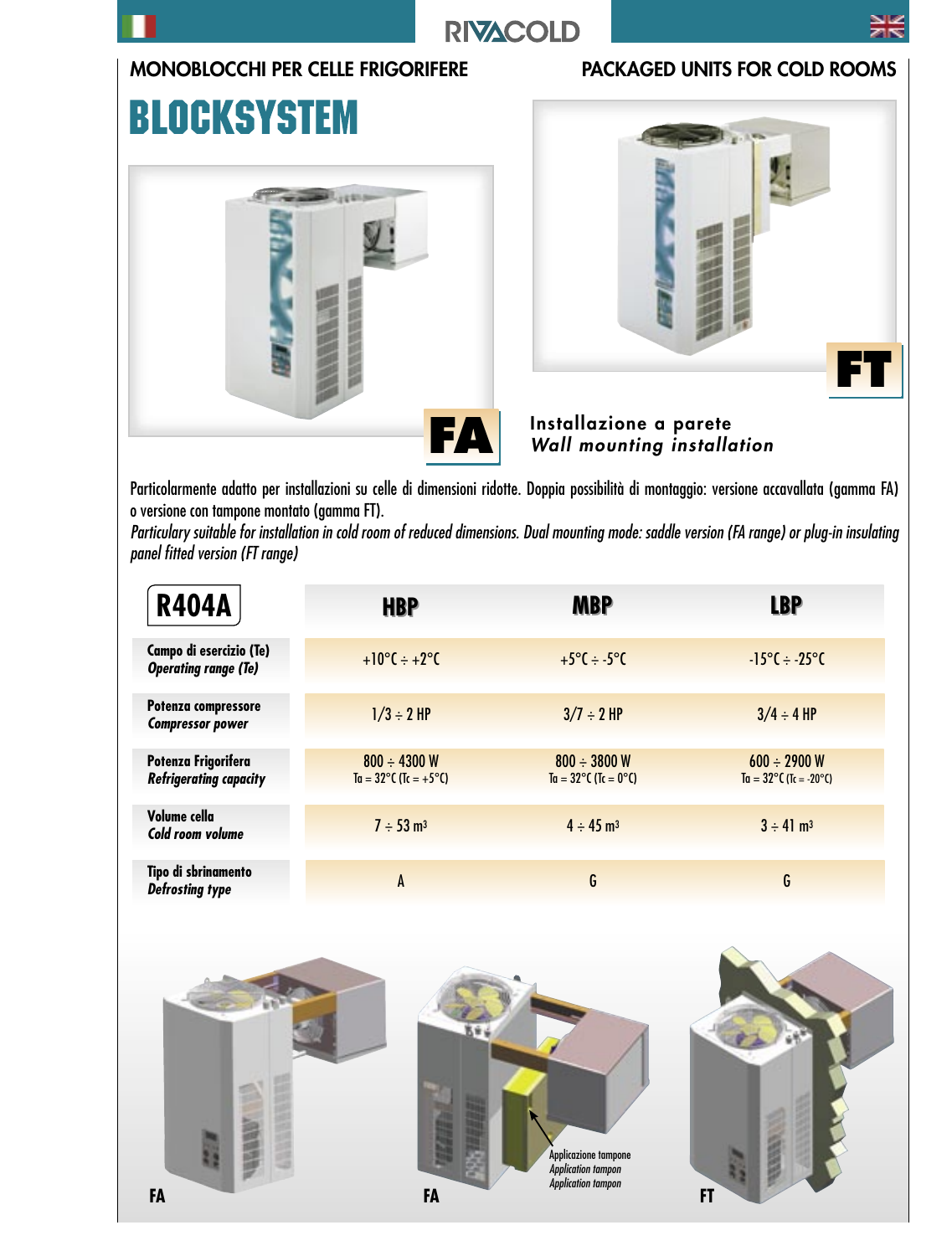**RIVACOLD** 

# **BLOCKSYSTEM**

|--|

#### **Caratteristiche generali**

**Centralina elettronica di controllo Luce cella con cavo L = 2,5m Micro porta con cavo L = 2,5m Cavo resistenza porta nei modelli LBP con cavo L = 2,5m Pressostato di massima Espansione a capillare Bacinella evaporazione acqua di condensa Cavo di alimentazione L = 2,5m Imballo incluso**

#### **Optional**

**Kit tamponi Blocksystem "FA" (in dotazione) Voltaggio diverso Condensazione ad acqua Pannello remoto Variatore di velocità ventole condensatore Resistenza carter Pressostato di bassa Monitor di tensione montato Interruttore magnetotermico differenziale Predisposizione per telegestione e/o Master e Slave Sistema di telegestione**



#### General features

Electronic control panel Cold room light with 2,5m long cable Door micro switch with 2,5m long cable Door heater cable for LBP items with 2,5m long cable High pressure switch Expansion by capillary tube Evaporating water tray Power supply cable 2,5m long cable Package included

#### **Optional**

Plug-in insulating panel kit for "FA" (supplied separately) Different voltage Water condensation Remote control panel Condenser fan speed variator Crankcase heater Low pressure switch Fitted voltage monitor Differential thermomagnetic switch Presetting of electronic remote management and /or Master and Slave Management software system



### Legenda/Legend

**Sbrinamento / Defrost**  $A = \text{aria} / \text{air}$  $G = \frac{1}{100}$  caldo / hot gas

**Espansione / Expansion**  $C =$  capillare  $\overline{\smash{^\prime}}$  capillary tube

**Tipo di compressore / Compressor type**  $E =$  ermetico / hermetic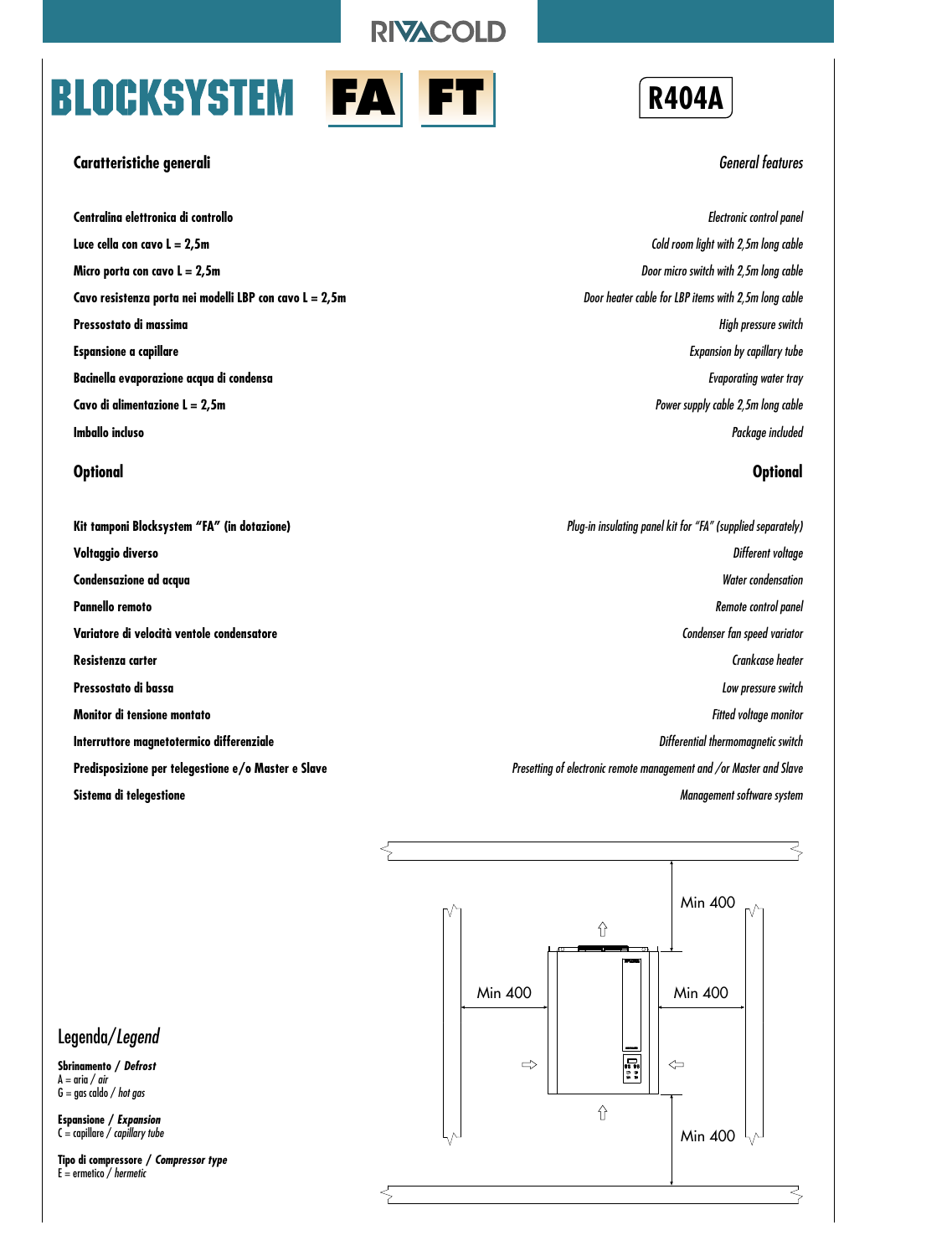|                                                             |                      |        |                                                                                                                                       |                                                                                                                                              |                                                                                      |                             |                       |                        |                        |                         | <b>R404A</b>                     |                        |                         |                                   |
|-------------------------------------------------------------|----------------------|--------|---------------------------------------------------------------------------------------------------------------------------------------|----------------------------------------------------------------------------------------------------------------------------------------------|--------------------------------------------------------------------------------------|-----------------------------|-----------------------|------------------------|------------------------|-------------------------|----------------------------------|------------------------|-------------------------|-----------------------------------|
|                                                             | <b>NP04A</b><br>Code |        | $\mathsf{capacify}$ and absorption calculation conditions (HBP): suction gas temp. +20°C, without liquid subcooling, 100% useful heat | Cordizioni di calcolo rese e assorbimenti (HBP): temp, gas aspirato +20°C, senza sottoraffreddamento del liquido, surriscaldamento uile 100% | EA/FTH040Z002  400/3/50  1,75  1,286   1   0:  1923   4,5   1x350 2035   x350 1740 8 | FA/FTH034Z002               | FA/FTH028Z002         | FA/FTH022Z002          | FA/FTH016Z001 230/1/50 | FA/FTH012Z001 230/1/50  | FA/FTH009Z001                    | FA/FTH007Z001          | FA/FTH006Z001           | FA/FTH003Z001 230/1/50 1/3 0,245  |
|                                                             | Voltage              |        |                                                                                                                                       |                                                                                                                                              |                                                                                      |                             | 05/2/200              | 05/2/201               |                        |                         | 1230/1/50                        | 230/1/50               | 1230/1/50               |                                   |
| Free Season<br>PED Category<br>Expansion                    | Compressor           |        |                                                                                                                                       |                                                                                                                                              |                                                                                      | $ 400/3/50 $ 1,5   1,1   00 | 1,25 0,920            | 1,2 0.880              | 0.735                  | 3/4 0.550               | 1/2 0,370                        | 1/2 0.370              | $\frac{1}{2}$<br> 0,315 |                                   |
|                                                             |                      |        |                                                                                                                                       |                                                                                                                                              |                                                                                      |                             |                       |                        |                        |                         |                                  |                        |                         |                                   |
|                                                             |                      |        |                                                                                                                                       |                                                                                                                                              |                                                                                      |                             |                       |                        |                        |                         |                                  |                        |                         |                                   |
| M   13   γ α π/χεμ και για την καταπολή της ΕΣ<br>= 31   ββ | Absorption           | Total  |                                                                                                                                       |                                                                                                                                              |                                                                                      | $ 1760 $ 4,5                | 1445<br>$\frac{3}{2}$ | 1250                   | 9721<br>$\frac{5}{9}$  | $\overline{a}$<br>راج ا | $\overline{51}$<br>$\frac{4}{4}$ | $\frac{1}{2}$<br>52    | 159 <br>38              | $\frac{15}{15}$<br>$\frac{35}{2}$ |
|                                                             |                      |        |                                                                                                                                       |                                                                                                                                              |                                                                                      |                             |                       |                        |                        |                         |                                  |                        |                         |                                   |
|                                                             | Condenser tans       |        |                                                                                                                                       |                                                                                                                                              |                                                                                      | 1850 2116                   | 1820                  | $\overline{\text{MS}}$ | $\overline{1800}$      | h254                    | 1x254                            | <b>1x254</b>           | <b>PSZX</b>             | 1x254                             |
|                                                             |                      |        |                                                                                                                                       |                                                                                                                                              |                                                                                      |                             | $\overline{200}$      | 502                    | <b>1270</b>            | Sg                      | 55                               | 57                     | និង                     | និ                                |
|                                                             | Evaporator           |        |                                                                                                                                       |                                                                                                                                              |                                                                                      | 1x350 2050                  | 2x20                  | 2x20                   | 2x20                   | 00 <sup>2</sup>         | $\overline{200}$                 | $\overline{\text{MS}}$ | $\overline{181}$        | 00Z×1                             |
|                                                             |                      |        |                                                                                                                                       |                                                                                                                                              |                                                                                      |                             | $\frac{1}{20}$        | ≷                      | ត្ត                    | ğ                       | ጀ                                | ğ                      | χç                      | ប្ត                               |
|                                                             |                      |        |                                                                                                                                       |                                                                                                                                              |                                                                                      |                             |                       |                        |                        |                         |                                  |                        |                         |                                   |
|                                                             |                      | Weight |                                                                                                                                       |                                                                                                                                              | 106,5 110 5504                                                                       | ಜ್ಜ                         |                       |                        | ະະ                     | ZS                      | ಹಿ $\frac{4}{5}$ ಹಿ              |                        |                         | $\ddot{4}$                        |
|                                                             |                      |        |                                                                                                                                       |                                                                                                                                              |                                                                                      | $-97$                       | 64,5                  | ្លី                    | 755                    | $9,5$<br>$53,5$         |                                  |                        | $43.48$<br>$49.28$      |                                   |
| $\overline{\Omega}$                                         |                      |        |                                                                                                                                       |                                                                                                                                              |                                                                                      | 4764                        | 1447                  | 13199                  | 2619                   | 1981                    | 1738                             | $\overline{159}$       | 1281                    | 1104                              |

**Code R404A**

Voltage

Compressor

HP

 $\tilde{\bm{\varepsilon}}$ 

Win  $\overline{\epsilon}$ 

n° x ø m3/h

n° x ø m3/h

 $\bar{\mathbb{F}}$ 

**PED Category** 

Expansion

Total Absorption

Weight

Evaporator

Condenser . fans

Refrigeration Output/Cold room volume Voltage Compressor Condenser fans

 $\leq \frac{1}{2}$  $T_{c} = +10^{\circ}C$ <br>w

kg ∣≖  $\overline{z}$ 

 $\leq \frac{1}{2}$  $\sum_{s=1}^{20}$  $I_{d} = 25^{\circ}$ 

 $\leq \frac{1}{2}$  $T_{c} = +2^{o}C$ <br> $T_{m}$ 

 $\sum_{s=1}^{n}$ <br> $\sum_{s=1}^{n}$ 

 $Ia = 32^{\circ}C$ 

Refrigeration Output/Cold room volume

 $I_0 = 43^{\circ}C$ 

 $\mu = +10^{\circ}C$ <br>  $\mu = -11^{\circ}C$ 

 $\leq \frac{1}{n}$  $T_{c} = +2^{\circ}C$ <br>w<br>m<sup>3</sup>

 $\leq \frac{1}{n}$  $T_{\rm e} = +10^{\circ}C$ 

 $\leq$  $\sum_{s=1}^{m}$ <br> $\sum_{s=1}^{m}$ 

 $\leq \frac{1}{n}$  $J_0J^+$ ₹.

81<br>2000 1200 1200<br>400 1200 1200 1200 71,9 62,9 43 38,1 30,3 21,6 18 15,5 11,9 9,7

8<br>8 2 2 3 3 3 3 3 3 4<br>4 3 3 3 4 3 3 3 4 3 7,4 58,9 51,3 34,7 30,3 24,3 17,3 14,3 12,2 9,2

8<br>25 25 35 35 36 36<br>35 35 35 36 36 37 43,7 38,1 25,6 21,4 17,6 12,2 9,9 8,3 5,9 4,6

4123 3616 2700 2488 1953 1442 1331 1196 981 841 3 유 그 정 이 있 있 있 있 있 있 있 있 있 있 이 있 <u>이 있</u>

73<br>2383<br>235 725 738

8 2 3 3 3 3 3 3 3<br>3 3 3 3 5 5 5 4 5 3 3 3 3 3 3 3 4 5 7 7 8 7 8 9<br>2 4 9 9 9 7 7 7 8 9 9 9

يع بع<br>تہ ج

5,2 4,2 7 23,3 20,2 15,2 10,2 8,1

85<br>25332<br>2333<br>334<br>352 53,6 46,8 32,3 27,5 22,5 16 13,3 11,5 8,8 7,1

1005<br>1587233<br>1987<br>1987 10,4 13 91,3 79,8 53,2 45,8 35,9 24,3 20,2 17,2

5 호영영 8 전 중 1

**HBP**

| <b>iy and absorption calculation conditions (HBP):</b> suction gas temp. +20°C, without liquid subcooling, 100% useful heat |                                                                                                                                                                                                                               |
|-----------------------------------------------------------------------------------------------------------------------------|-------------------------------------------------------------------------------------------------------------------------------------------------------------------------------------------------------------------------------|
|                                                                                                                             |                                                                                                                                                                                                                               |
|                                                                                                                             |                                                                                                                                                                                                                               |
|                                                                                                                             |                                                                                                                                                                                                                               |
|                                                                                                                             | tion diverse e asso e associations as a minimity (HBP); team capic diversions of the propertion diversion of the log of the liquid of the liquid of the liquid of the liquid of the liquid of the liquid of the liquid of the |

 $\overline{12,6}$ 

|                             | Voltage        | Compressor                        |                     |                  |      |                   | Condenser fans                      | Evaporator                                         | Weigh                                                                          |                                     |                |                                      |                      |                           |                              |                                                        |                                                          |                     |                                                                                                | Ketrigeration Uutput/Lold room volume                  |                          |                                 |            |                                          |                       |            |     |
|-----------------------------|----------------|-----------------------------------|---------------------|------------------|------|-------------------|-------------------------------------|----------------------------------------------------|--------------------------------------------------------------------------------|-------------------------------------|----------------|--------------------------------------|----------------------|---------------------------|------------------------------|--------------------------------------------------------|----------------------------------------------------------|---------------------|------------------------------------------------------------------------------------------------|--------------------------------------------------------|--------------------------|---------------------------------|------------|------------------------------------------|-----------------------|------------|-----|
| R404<br>R404                |                |                                   | <b>PED Category</b> | <b>Expansion</b> |      |                   |                                     |                                                    |                                                                                |                                     |                |                                      | $I_0 = 25^{\circ}$ C |                           |                              |                                                        |                                                          | $I_0 = 32^{\circ}C$ |                                                                                                |                                                        |                          |                                 |            | $a = 43^{\circ}$                         |                       |            |     |
|                             |                |                                   |                     |                  |      |                   |                                     |                                                    |                                                                                |                                     | $J_0S^+=12$    |                                      | $Ic = 0^{\circ}C$    | $J_0S^{-1}1$              |                              | $\mu = +5^{\circ}C$<br>$y^{\circ} = 3^{\circ}C$        |                                                          |                     |                                                                                                |                                                        |                          | $\overline{a}$                  |            |                                          | $k = 1$               |            |     |
|                             |                | ₹<br>≩                            |                     |                  | Š    | ይ                 | $\frac{1}{2}$ x a m <sup>3</sup> /h | nº x ø mª/h f(m)                                   | צ<br> <br>ב ⊿                                                                  | ≼                                   | <sub>킂.</sub>  | ≼                                    | ₹                    | ≼                         | ₹,                           |                                                        |                                                          |                     | $\begin{aligned} \n\mathbb{E} \mathbf{0}^{\mathsf{c}} \mathbf{0}^{\mathsf{c}} \n\end{aligned}$ | $J_0S^2 = 2I$                                          |                          | ≼                               | ಕ್ತ್ದೆಕ್ಕೆ | $\mu = 0^{\circ}C$<br>$\mu = 0^{\circ}C$ |                       | ្ធ<br>ភូមិ |     |
| FA/FTM003Z00                | 05/1/020       | $\frac{1}{2}$<br> 0.315           | $\circ$             |                  | ខ្ល  | یں<br>ا           | 1x254<br>ន្លិ                       |                                                    |                                                                                |                                     | $\overline{5}$ | 116                                  |                      | ືອ                        |                              |                                                        |                                                          |                     | 4,9                                                                                            |                                                        |                          |                                 |            |                                          |                       |            |     |
| <b>FA/FTM006Z00</b>         | 230/1/50   1/2 | 0.370                             | $\bullet$           |                  | 547  | 52                | <b>N254</b><br>ន្លិ                 | 18281                                              | ង<br>ខ                                                                         |                                     | $\frac{14}{3}$ |                                      |                      |                           |                              |                                                        |                                                          |                     | 79                                                                                             |                                                        |                          |                                 |            |                                          |                       |            |     |
| <b>FA/FTMO</b>              | 230/1/50 1/2   |                                   | $\circ$             |                  | ន្ធ  |                   | v254                                |                                                    |                                                                                |                                     | ្រុ            |                                      |                      |                           | $=5555$                      |                                                        |                                                          |                     |                                                                                                |                                                        |                          |                                 |            |                                          |                       |            |     |
| <b>FA/FTMC</b>              | 05/1/020       | $\frac{1}{2}$                     | $\mathbf{\circ}$    |                  | 747  |                   | <b>N254</b><br><u>ទ្ម ទ្ម</u>       |                                                    |                                                                                |                                     | 22             |                                      |                      |                           |                              |                                                        |                                                          |                     |                                                                                                |                                                        |                          |                                 |            |                                          |                       |            |     |
| FA/FTM012Z00                | 230/1/50       | 0,370<br>0,572<br>0,0,78<br>0,920 | $\bullet$           |                  | ទ្ធ  |                   | <b>N254</b><br>Ľ9                   | 1x200<br>1x200<br>2x200<br>2x200<br><b>ggggggg</b> | 17 3 3 3 3 3 3 3 3 4 3 4<br>17 3 3 3 3 3 3 4 3 4 3 4<br><b><i>18893855</i></b> | 108<br>1245<br>2022<br>1897<br>1897 | ಜ              | 1084<br>1952<br>2052<br>2053<br>2059 | <b>たりにはいるまままま</b>    | 83<br>1923<br>1924<br>194 |                              | <b>923</b><br>1131 24 26 26 27<br>27<br>27<br>27<br>27 | 7. 9. 12 12 12 13 18 18 18<br>17 19 11 12 12 12 13 18 18 |                     | 325562                                                                                         | <b>73 83 85 75 86 86 76 86</b><br>20 86 86 86 86 87 88 | 3 <i>.</i> 수수영정 그 모든 정 8 | 835 1288 1288<br>1288 1288 1287 |            |                                          | <b>의금 용음 호</b> 출 중 용영 |            | るので |
| <b>FA/FTM016Z001</b>        | 1230/1/50      | $\overline{z}$                    | $\bullet$           |                  | 521  |                   | $\overline{2}$                      |                                                    |                                                                                |                                     |                |                                      |                      |                           |                              |                                                        |                                                          |                     |                                                                                                |                                                        |                          |                                 |            |                                          |                       |            |     |
| <b>FA/FTMO</b><br>1222002   | 05/2/00        | $\frac{1}{25}$                    | $\circ$             |                  | 1324 |                   | 105<br>$\overline{206}$             | ă                                                  |                                                                                |                                     | 32 to 52 co    |                                      |                      |                           |                              |                                                        |                                                          |                     |                                                                                                |                                                        |                          |                                 |            |                                          |                       |            |     |
| FA/FTM(<br>128Z002          | 05/8/00+       | $\frac{1}{10}$                    |                     |                  | ຼິຍ  |                   | $108\times$<br>$\overline{300}$     | 2x200                                              |                                                                                |                                     |                |                                      |                      |                           |                              | $\frac{3}{17}$                                         |                                                          |                     |                                                                                                |                                                        |                          |                                 |            |                                          |                       |            |     |
| FA/FTM(<br><b>Z00Z760</b>   | 05/8/00+       | $\overline{a}$                    | $\circ$             |                  | 1625 | $\frac{4.5}{4.3}$ | <b>Ix350</b><br>2116                | <b>Ix350</b><br>설 용<br>증 정<br>œ                    |                                                                                |                                     |                |                                      |                      | 260<br>3103<br>345        | 1 1 1 1 3 1 3 4 <del>8</del> | 3762<br>439                                            |                                                          |                     | 34<br>42                                                                                       |                                                        |                          |                                 |            |                                          |                       |            |     |
| FA/FTM040Z002  400/3/50   2 |                | 0171                              |                     |                  | 2044 |                   | <b>USSK1</b><br>2035                | <b>DSEX1</b><br>$\sim$                             | $\equiv$                                                                       |                                     | 79,2           |                                      |                      |                           |                              |                                                        |                                                          |                     |                                                                                                |                                                        |                          |                                 |            |                                          |                       |            |     |
|                             |                |                                   |                     |                  |      |                   |                                     |                                                    |                                                                                |                                     |                |                                      |                      |                           |                              |                                                        |                                                          |                     |                                                                                                |                                                        |                          |                                 |            |                                          |                       |            |     |

**Condizioni di calcolo rese e assorbimenti (MBP):** temp. gas aspirato +20°C, senza sottoraffreddamento del liquido, surriscaldamento utile 100%

**Condizioni di calcolo rese e assorbimenti (MBP):** tamp, gas aspirato +20°C, senza sottoraffreddamento del liquido, surriscaldamento utile 100%<br>**Capacity and absorption calculation conditions (MBP):** suction gas temp. +20° **Capacity and absorption calculation conditions (MBP):** suction gas temp. +20°C, without liquid subcooling, 100% useful heat

|                     |                                             |            |                            |                                  |       |                       |                   |                |                  |            |                                |                |                                                                                                                |                          |      |                |                               |                                                          |                             | Refrig        |                                            |                      |                                                                 | eration Output/Cold room volume        |                     |                                                           |                                        |                                                      |                                                          |                   |                            |
|---------------------|---------------------------------------------|------------|----------------------------|----------------------------------|-------|-----------------------|-------------------|----------------|------------------|------------|--------------------------------|----------------|----------------------------------------------------------------------------------------------------------------|--------------------------|------|----------------|-------------------------------|----------------------------------------------------------|-----------------------------|---------------|--------------------------------------------|----------------------|-----------------------------------------------------------------|----------------------------------------|---------------------|-----------------------------------------------------------|----------------------------------------|------------------------------------------------------|----------------------------------------------------------|-------------------|----------------------------|
| R404A<br>Gde        | Voltage                                     | Compressor |                            | <b>PED Category</b><br>Expansion |       | Absorption            |                   | Condenser fans |                  | Evaporator |                                | Weight         |                                                                                                                |                          |      |                | $n = 25^{\circ}$ C            |                                                          |                             |               |                                            | $I_0 = 32^{\circ}$ C |                                                                 |                                        |                     |                                                           |                                        | $1a = 43^{\circ}$                                    |                                                          |                   |                            |
|                     |                                             |            |                            |                                  |       |                       |                   |                |                  |            |                                |                |                                                                                                                |                          |      |                |                               | $Ic = -15^\circ C$ $Ic = -20^\circ C$ $Ic = -25^\circ C$ |                             | $\frac{1}{2}$ |                                            |                      |                                                                 |                                        |                     |                                                           |                                        |                                                      |                                                          | $=$ $\frac{1}{2}$ | $-25^{\circ}$              |
|                     |                                             | ₹          | ≩                          |                                  |       | Š.<br><sub>다시</sub>   |                   |                |                  |            | n° x ø m3/h   n° x ø m3/h f(m) | $\frac{1}{2}$  | $\overline{z}$                                                                                                 | $\overline{\phantom{a}}$ | ₹.   | ≼              | 킋                             | ≼                                                        | <sub>링.</sub>               |               | न्दू<br>$\frac{5}{6}$                      | $\leq$               | $\begin{bmatrix} 1 & 1 \\ 1 & 0 \\ 0 & 0 \end{bmatrix}$ = -20°C | $\leq$<br>$V = -25^{\circ}C$           |                     | $\begin{bmatrix} w & w \\ 3s1-s1 \end{bmatrix}$<br>$\leq$ |                                        | $\begin{vmatrix} 6m & 1 \\ 100c & -30 \end{vmatrix}$ |                                                          | ≼                 | ٣Î                         |
| FA/FTL003Z00        | 0530/1/50 3/4 0.550                         |            |                            | $\frac{1}{2}$                    |       | 969<br>4,             | 1x254             | និង            | $107\times1$     | 570        |                                | ሄ              | ξç                                                                                                             | $\overline{18}$          |      | $\overline{H}$ |                               | 979                                                      |                             | 788           | 5 9 5 5 5 9 9 9 9 9<br>9 4 5 5 5 9 9 9 9 9 |                      | رہ یہ<br>ساتہ                                                   |                                        |                     |                                                           |                                        |                                                      |                                                          |                   |                            |
| FA/FTL006Z00        | 0S/1/0EZ                                    | 1  0,735   |                            |                                  |       | జ<br>ین<br>م          | <b>Ix254</b>      | S)             | $\overline{181}$ | ຮູ         |                                |                |                                                                                                                | $\frac{1}{8}$            | 14,8 | និ             | 5,5<br>8,6                    | ឌី                                                       | $\frac{2}{9}$ $\frac{4}{9}$ | g             |                                            |                      |                                                                 |                                        |                     |                                                           |                                        |                                                      |                                                          |                   |                            |
| FA/FTL009Z00        | 230/1/50                                    | 1,5 1,100  |                            |                                  |       | <b>DBC</b><br>54      | <b>N254</b>       | ξą             | 10ZX             | ຮູ         |                                | g              | ဌို                                                                                                            | 1356                     | 188  | 5611           |                               | ទ្ឆ                                                      | č,                          | <b>N20</b>    |                                            |                      |                                                                 |                                        |                     |                                                           |                                        |                                                      |                                                          |                   | $\supseteq$ $\mathbb{S}$ ಒ |
| FA/FTL012Z00        | 0S/1/0EZ                                    |            | $\overline{\phantom{a}}$   |                                  |       | $\overline{15}$<br>ېژ | $\overline{1800}$ | มฆ             | 00ZXZ            | ន្តព       |                                |                |                                                                                                                | 1645                     | 31,2 | 1376           | ಹ                             | $\overline{5}$                                           | ្តី                         | <u>si</u>     |                                            |                      |                                                                 |                                        |                     |                                                           |                                        |                                                      |                                                          |                   | 듛                          |
| <b>FA/FTL016Z00</b> | 05/8/00t                                    |            | 1/470                      |                                  |       | List<br>ب<br>ما       | $\overline{1800}$ | <b>1206</b>    | 2×200            | ă          |                                | ຽ້             | 92,5                                                                                                           | 2074                     | 387  | 929            |                               | ្មរ                                                      |                             |               |                                            |                      | 12 = 12 12 14 14                                                | 55<br>25 52 52 52 73<br>25 52 52 52 53 | 2 3 4 5 3 7 8 7 8 7 |                                                           | 3.5.7 1 2.7.2.3.83<br>オカノル 3.7.7.4.9.2 | 33<br>28 28 38 38 38                                 | $2, 3, 4, 7, 8, 12, 23, 34$<br>$-4, 7, 6, 8, 12, 23, 34$ | \$\$\$\$\$\$\$\$  | S 등 그 ~ 兴                  |
| FA/FTL020Z00        | 05/8/00#                                    |            | $02b^2$                    |                                  |       | ខ្លួ                  | <b>Ix350</b>      | $\frac{2}{10}$ | 11x350           | <b>DEO</b> |                                |                |                                                                                                                |                          | 50,2 | 2259           |                               | ទ្រុ                                                     | $\frac{12}{16}$             | 1922<br>2393  |                                            |                      |                                                                 |                                        |                     |                                                           |                                        |                                                      |                                                          |                   |                            |
| FA/FTL024Z00:       | 05/2/00t                                    |            | $\left 2,200\right\rangle$ |                                  | 12098 |                       | <b>USSK1</b>      | 2035           | 1x350            | 1740       |                                |                | $\overline{611}$<br>$\begin{array}{ l } \hline 114,5 & 2693 \\ 119 & 3252 \\ 130 & 3916 \\ \hline \end{array}$ |                          | 57,4 | 0087           | 21242<br>21242<br>4. 8. 9. 4. | 741                                                      | 27.5<br>34.1                | 2933          |                                            |                      |                                                                 |                                        |                     |                                                           |                                        |                                                      |                                                          |                   |                            |
| FA/FTL034Z002       | $ 400/3/50 $ 4   2,940   2   C   2566   4,3 |            |                            |                                  |       |                       |                   | 1x350 2035     |                  |            | 1x350 1740 8                   | $\frac{1}{25}$ |                                                                                                                |                          | 629  | <b>3333</b>    |                               | $-1289$                                                  |                             | 3459          |                                            |                      |                                                                 |                                        |                     |                                                           |                                        |                                                      |                                                          |                   |                            |

**BLOCKSYSTEM** 

**Capacity and absorption calculation conditions (LBP):** surtion gas temp. O°C, without liquid subcooling, 100% useful heat **Capacity and absorption calculation conditions (LBP):** suction gas temp. 0°C, without liquid subcooling, 100% useful heat

**RIVACOLD** 

**FA**